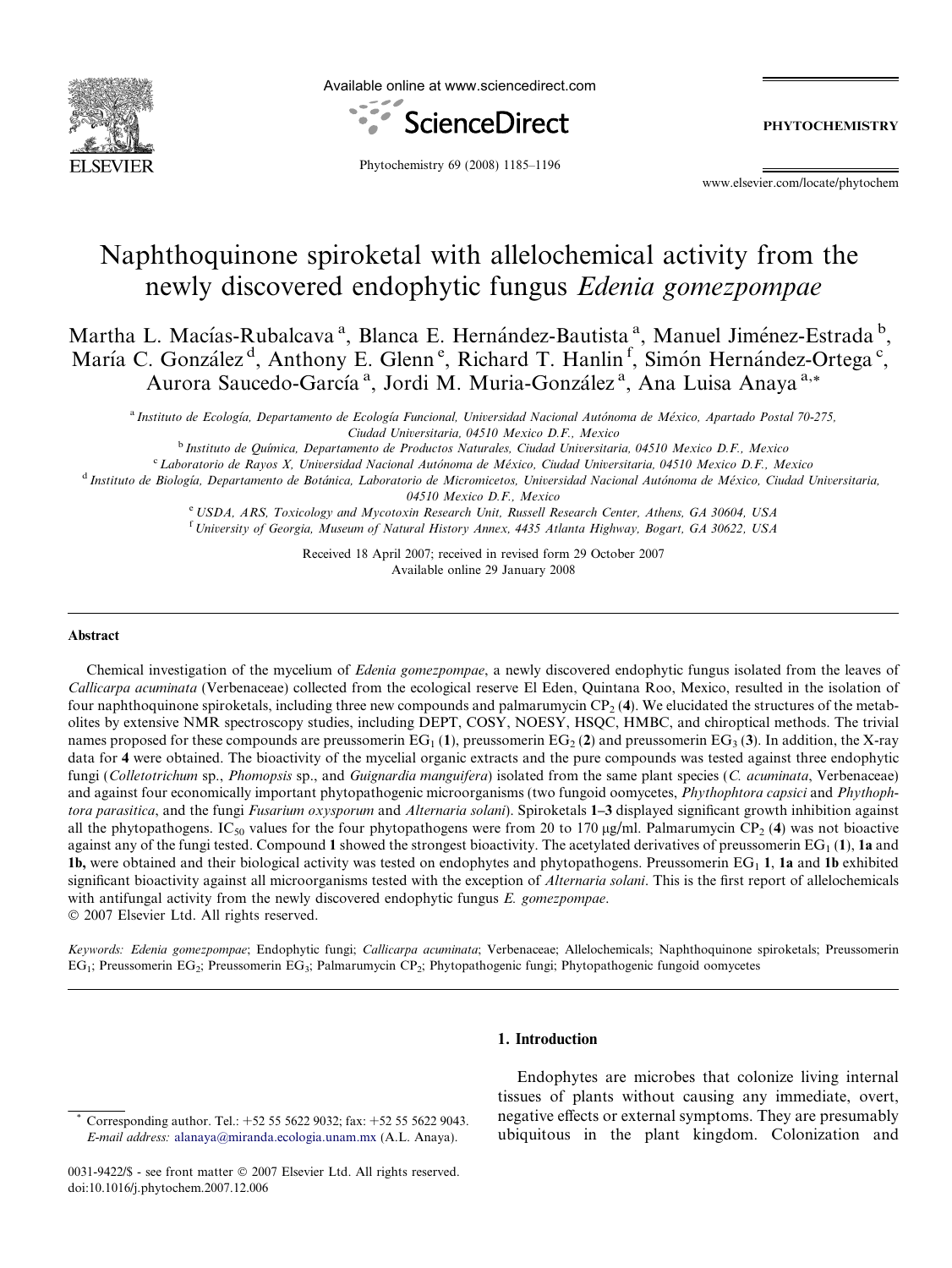propagation of endophytes may offer a significant benefit to their host plants by producing a plethora of metabolites that provide protection and survival value to the plants. These compounds could impact the broader ecological community as plant growth regulators, antimicrobials, antivirals, and insecticidals, or even mediate resistance to some types of abiotic stress. Endophytes also could be potential sources of novel natural products with agrochemical, pharmaceutical, and industrial potential (Strobel, 1996, 2006; Rodríguez, [1996; Strobel and Long, 1998; Bacon and White, 2000; Tan](#page-11-0) [and Zou, 2001; Schulz et al., 2002; Strobel and Daisy, 2003;](#page-11-0) Strobel et al., 2004; Stone et al., 2004; Wiyakrutta et al., 2004; [Gunatilaka, 2006](#page-11-0)).

Among the large number of novel bioactive metabolites that are known from various fungi, the preussomerins and palmarumycins (deoxypreussomerins) belong to a relatively new and rare family of bioactive natural products based on a 1,8-dihydroxynaphthalene derived spiroketal unit linked to a second, oxidized naphthalene moiety [\(Weber and Gloer, 1991; Krohn et al., 2001; Hu et al.,](#page-11-0) [2006; Jiao et al., 2006\)](#page-11-0). These compounds exhibit an elaborate range of hydroxylation, oxidation, and unsaturation patterns. Preussomerins and deoxypreussomerins possess a wide range of biological properties, including antibacterial, antifungal, algicidal, herbicidal, antiplasmodial, and antitumor activities [\(Weber et al., 1990; Weber and Gloer,](#page-11-0) [1991; Krohn et al., 1994a,b, 2001; Soman et al., 1999;](#page-11-0) [McDonald et al., 1999; Bode et al., 2000; Lazo et al.,](#page-11-0) [2001; Wipf et al., 2001a; Seephonkai et al., 2002; Krohn,](#page-11-0) [2003; Prajoubklang et al., 2005](#page-11-0)). Some of these compounds have been identified as novel inhibitors of ras-farnesyltransferase [\(Singh et al., 1994; Vilella et al., 2000\)](#page-11-0), DNA gyrase, topoisomerase II ([Sakemi et al., 1995\)](#page-11-0) and thioredoxin–thioredoxin reductase ([Wipf et al., 2001b, 2004,](#page-11-0) [2005\)](#page-11-0) and thus are of interest in terms of their potential in cancer chemotherapy.

As a part of a screening program directed towards the isolation of biologically active metabolites from plant species and endophytic fungi from the Ecological Reserve El Eden, Quintana Roo, Mexico ([Anaya et al., 2003a,b,](#page-10-0) 2005; Macías-Rubalcava et al., 2007), we have investigated the allelochemical potential from the newly discovered endophytic fungus Edenia gomezpompae. This fungus belongs to a new species within the family Pleosporaceae (Order Pleosporales). Morphological, physiological, and molecular studies indicated that it belongs to a new genus and species (González et al., 2007).

In the present paper, we report the isolation and structure elucidation of the major bioactive compounds from E. gomezpompae: the new naphthoquinone spiroketals preussomerin  $EG_1(1)$ , preussomerin  $EG_2(2)$ , and preussomerin  $EG_3$  (3), and the known palmarumycin  $CP_2$  or deoxypreussomerin B (4). In addition, we also present the results of antagonism tests of E. gomezpompae vs. phytopathogenic microorganisms and endophytic fungi, and the bioactivity of the four isolated and identified compounds against these microorganisms.



# 2. Results and discussion

The results presented come from the confrontation experiments to test for antagonisms. E. gomezpompae clearly inhibited the growth of the three other endophytic fungi: Colletotrichum sp., Phomopsis sp. and Guignardia manguifera that were isolated from Callicarpa acuminata. In the presence of G. *manguifera*, *Edenia* shows a tendency to change its morphology, and G. manguifera produces a darker color [\(Fig. 1](#page-2-0)). Four economically important phytopathogens: Phythophtora parasitica and Phythophtora capsici (Oomycota), and Fusarium oxysporum and Alternaria solani (Eumycota), also were inhibited by the presence of E. gompezpompae, particularly the two species of Phythophtora [\(Fig. 2\)](#page-2-0).

E. gomezpompae was cultivated using fermentation in potato dextrose liquid medium (PD). Organic extracts of both the culture medium and mycelium showed significant activity against the endophytic fungi Phomopsis sp. and Colletotrichum sp. [\(Fig. 3a](#page-3-0)), but the culture medium extract had no effect against G. manguifera growth; however, this fungus was significantly inhibited by the mycelial extract of E. gomezpompae. The culture medium extract significantly inhibited the radial growth of the four phytopathogenic species ([Fig. 3](#page-3-0)b). P. capsici and P. parasitica were inhibited 100% by the culture medium extract. The mycelial extract also significantly inhibited the growth of these two species but did not significantly inhibit A. solani or F. oxysporum.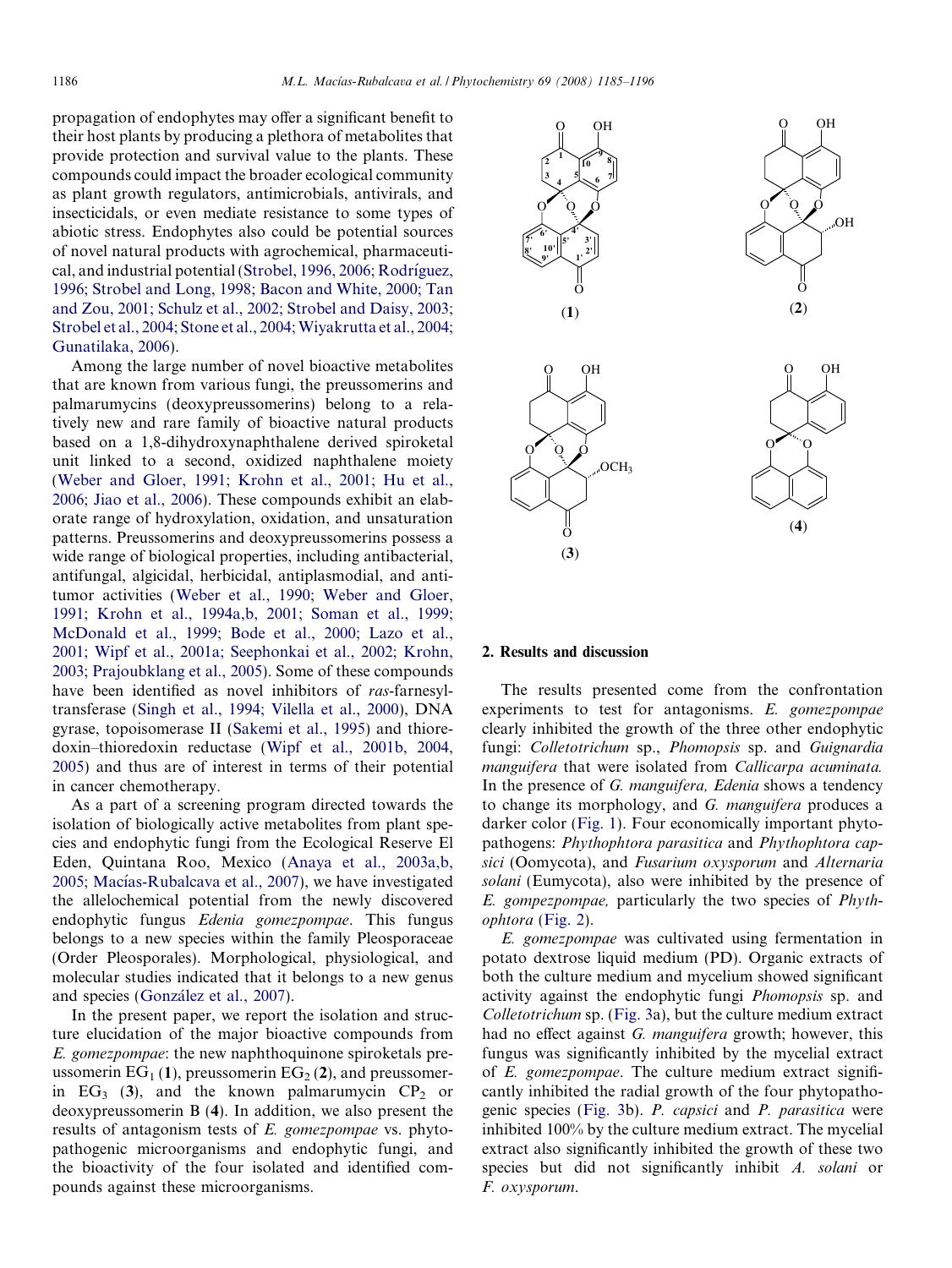<span id="page-2-0"></span>

Fig. 1. Antagonism bioassays with Edenia gomezpompae and other endophytic fungi.



Fig. 2. Antagonism bioassays with *Edenia gomezpompae* and some phytopathogenic microorganisms.

The culture medium extract was more active against P. capsici and P. parasitica  $(IC_{50} = 47.8$  and 125.9 µg/ml, respectively), while the mycelial extract was more active against *P. parasitica* and *Phomopsis* (IC<sub>50</sub> = 169.8 and 313.5  $\mu$ g/ml, respectively). The IC<sub>50</sub> value of culture medium for *P. capsici* was similar to the  $IC_{50}$  value of the fun-gicide Captan<sup>®</sup> [\(Table 1\)](#page-3-0). Considering these results and the extract yields obtained from the mycelium and culture medium (14.25 g and 830 mg, respectively), we selected the mycelial extract for the bioassay-guided fractionation.

Bioassay-guided fractionation of the mycelial extract from E. gomezpompae led to the isolation of four naphthoquinone spiroketal derivatives. These compounds included three new preussomerins that were characterized by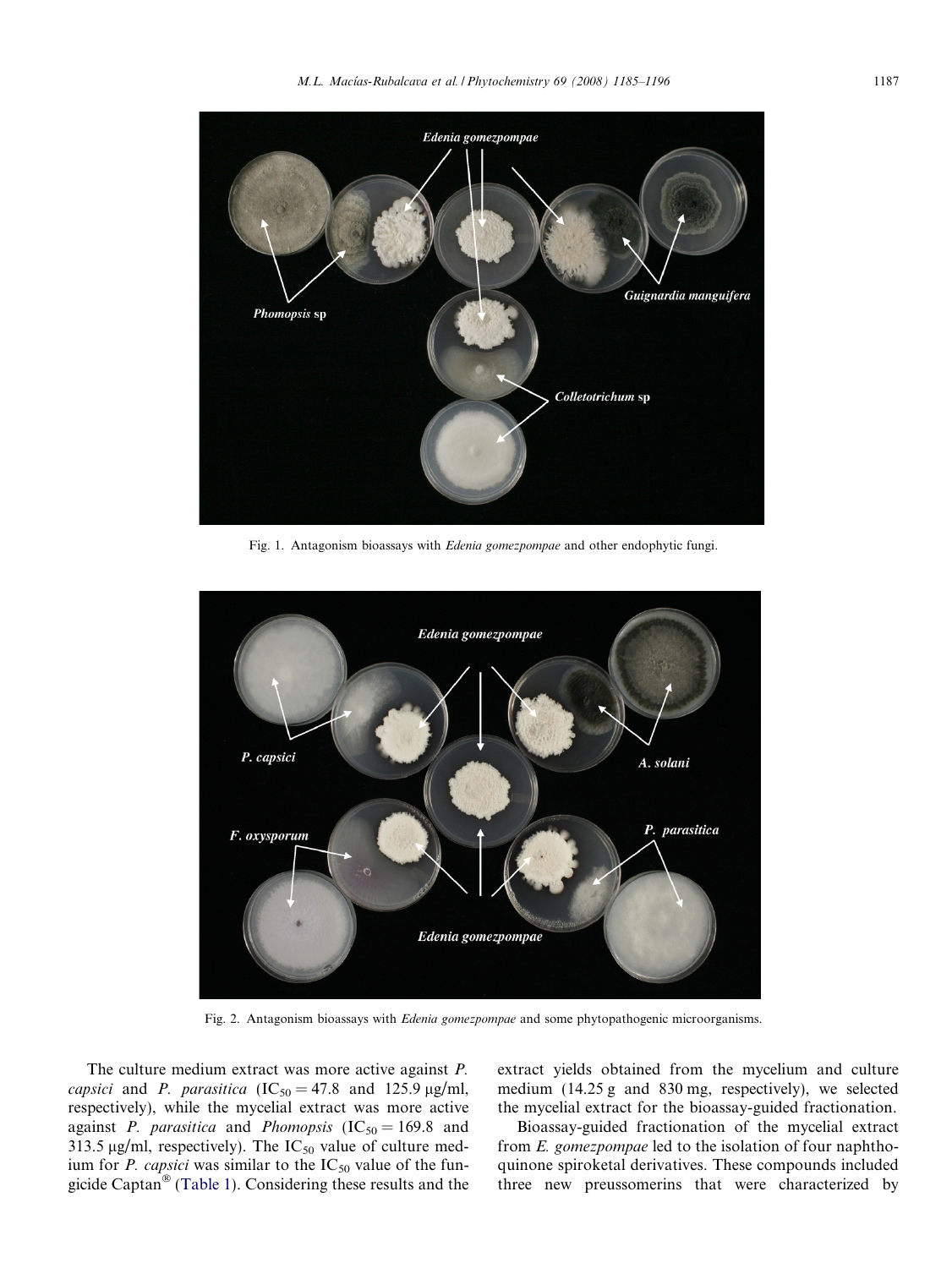<span id="page-3-0"></span>

Fig. 3. Radial growth-inhibitory activity of the culture medium and mycelial extracts (250 µg/ml) from endophytic fungus Edenia gomezpompae against (a) endophytic fungi isolated from Callicarpa acuminata and (b) phytopathogenic microorganisms with economic importance. Vertical bars represent SD,  $N = 4$ ;  $P < 0.05$ .

Table 1

Bioactivity of the culture medium and mycelial extracts from endophytic fungus Edenia gomezpompae on diameter growth  $(IC_{50}, \mu g/ml)$  of phytopathogens with economic importance and known endophytic fungi isolated from Callicarpa acuminata

| Test organisms                       | Culture medium | Mycelial | Captan |
|--------------------------------------|----------------|----------|--------|
|                                      | extract        | extract  |        |
| Phytopathogens                       |                |          |        |
| Alternaria solani <sup>a</sup>       | > 500          | > 500    | 22.9   |
| Fusarium oxysporum <sup>a</sup>      | 380.2          | >500     | 28.4   |
| Phythophtora capsici <sup>b</sup>    | 47.8           | 458.3    | 46.1   |
| Phythophtora parasitica <sup>b</sup> | 125.9          | 169.8    | 12.1   |
| <b>Endophytic fungus</b>             |                |          |        |
| Colletotrichum sp. <sup>b</sup>      | 373.8          | >500     | 40.1   |
| <i>Phomopsis</i> sp. <sup>b</sup>    | 216.3          | 313.5    | 4.7    |
| Guignardia manguifera <sup>c</sup>   | >500           | > 500    | 51.9   |

IC<sub>50</sub> (the effective dose for 50% diameter growth reduction).<br><sup>a</sup> Results after 4 days of incubation.<br><sup>b</sup> Results after 3 days of incubation.

<sup>c</sup> Results after 10 days of incubation.

spectroscopic and chiroptical methods. The trivial names proposed for the new spiroketals are preussomerin  $EG<sub>1</sub>$ (1), preussomerin  $EG_2$  (2), and preussomerin  $EG_3$  (3). In addition, the known palmarumycin  $CP<sub>2</sub>$  (deoxypreussomerin B) (4) was obtained.

Analysis of preussomerin  $EG_1(1)$  by HREIMS and <sup>13</sup>C NMR spectroscopy indicated that it has the molecular formula  $C_{20}H_{12}O_6$  (15 degrees of unsaturation). The infrared spectrum of 1 showed absorption bands for a conjugated carbonyl at 1642 cm<sup>-1</sup>, an  $\alpha$ ,  $\beta$ -unsaturated carbonyl group at 1679 cm<sup>-1</sup> and an hydroxyl group at 3078 cm<sup>-1</sup>. The <sup>1</sup>H NMR spectrum [\(Table 2](#page-4-0)) contained resonances indicating the presence of 1,2,3-trisubstituted and 1,2,3,4-tetrasubstituted aromatic rings. These resonances correspond to two sets of o-related aromatic protons at  $\delta_{\rm H}$  6.61 (d)  $J = 9.0$  Hz, H-8) and 7.01 (d  $J = 9.0$  Hz, H-7) ppm and  $\delta_H$  6.56 (*d J* = 9.5 Hz, H-2') and 7.71 (*d J* = 9.5 Hz, H-3') ppm. These last proton resonances ( $\delta$ <sub>H</sub> 6.56 and 7.71) are typical of a Z-olefin fragment that could belong to an

 $\alpha$ ,  $\beta$ -unsaturated carbonyl group. In addition, these spectra exhibited the presence of a hydrogen atom of a hydroxyl group at  $\delta_H$  11.71 (OH-9) ppm, which is chelated with a carbonyl group and slowly exchanges with deuterium upon shaking with D<sub>2</sub>O. Two methylene groups between  $\delta_{\rm H}$  2.53 and 3.35 ( $H_{a,b}$ -2 and  $H_{a,b}$ -3) ppm, and three aromatic protons between  $\delta_{\rm H}$  7.03-7.59 (H-7', H-8' and H-9') ppm, were assigned based on the connections observed in the  ${}^{1}H-{}^{1}H$ COSY and  ${}^{1}H-{}^{1}H$  NOESY experiment ([Table 3](#page-5-0)). The  $13<sup>13</sup>C$  NMR spectrum ([Table 2](#page-4-0)) of 1 exhibited 20 carbon signals which were assigned with the help of an HSQC experiment. Two of the quaternary carbon signals appeared at  $\delta$ <sub>C</sub> 89.6 (C-4') and 93.7 (C-4) ppm, that are characteristic of the spiroketal carbons of the preussomerins ([Weber](#page-11-0) [et al., 1990; Weber and Gloer, 1991; Singh et al., 1994;](#page-11-0) [Krohn et al., 2001; Quesada et al., 2004](#page-11-0)). The other carbons were identified as two conjugated carbonyls appearing at  $\delta_{\rm C}$  184.07 (C-1') and 201.9 (C-1) ppm and seven olefinic or aromatic methines, one of which appeared at  $\delta_C$  141.2 (C-3') ppm and was assigned to a carbon  $\beta$  to the carbonyl group. Two carbon signals at  $\delta_c$  33.7 and 32.6 ppm correspond to the methylene groups C-2 and C-3, respectively. The remaining seven carbons are quaternary and were assigned as shown in [Table 2.](#page-4-0) The structure of 1 was also supported by the HMBC experiment of the molecule [\(Fig. 4](#page-5-0)).

HREIMS and <sup>13</sup>C NMR analysis of preussomerin  $EG_2$ (2) gave a molecular formula of  $C_{20}H_{14}O_7$  (14 degrees of unsaturation). The  ${}^{1}$ H NMR spectrum [\(Table 2\)](#page-4-0) again contained resonances for the characteristic trisubstituted and tetrasubstituted aromatic rings. Comparison of the <sup>1</sup>H NMR spectrum of 2 with that of preussomerin  $EG_1$  (1) indicated absence of the  $C-2'$ ,  $C-3'$  double bond, the presence of a hydroxyl group at H-3'/C-3'  $(\delta_H/\delta_C$  2.38/ 70.3 ppm), and an apparent triplet of an oxygenated methine proton at  $\delta_H$  4.71 (1H, pseudo-t *dd*,  $J = 3.0$ , 3.0 Hz, H-3') ppm as well as two self-coupled aliphatic proton signals at  $\delta_H$  3.02 ( $J = 3.0$ , 18.3 Hz; H-2'a) and 3.38  $(J = 3.0, 18.3 \text{ Hz}, \text{H-2'b})$  ppm, which in turn were coupled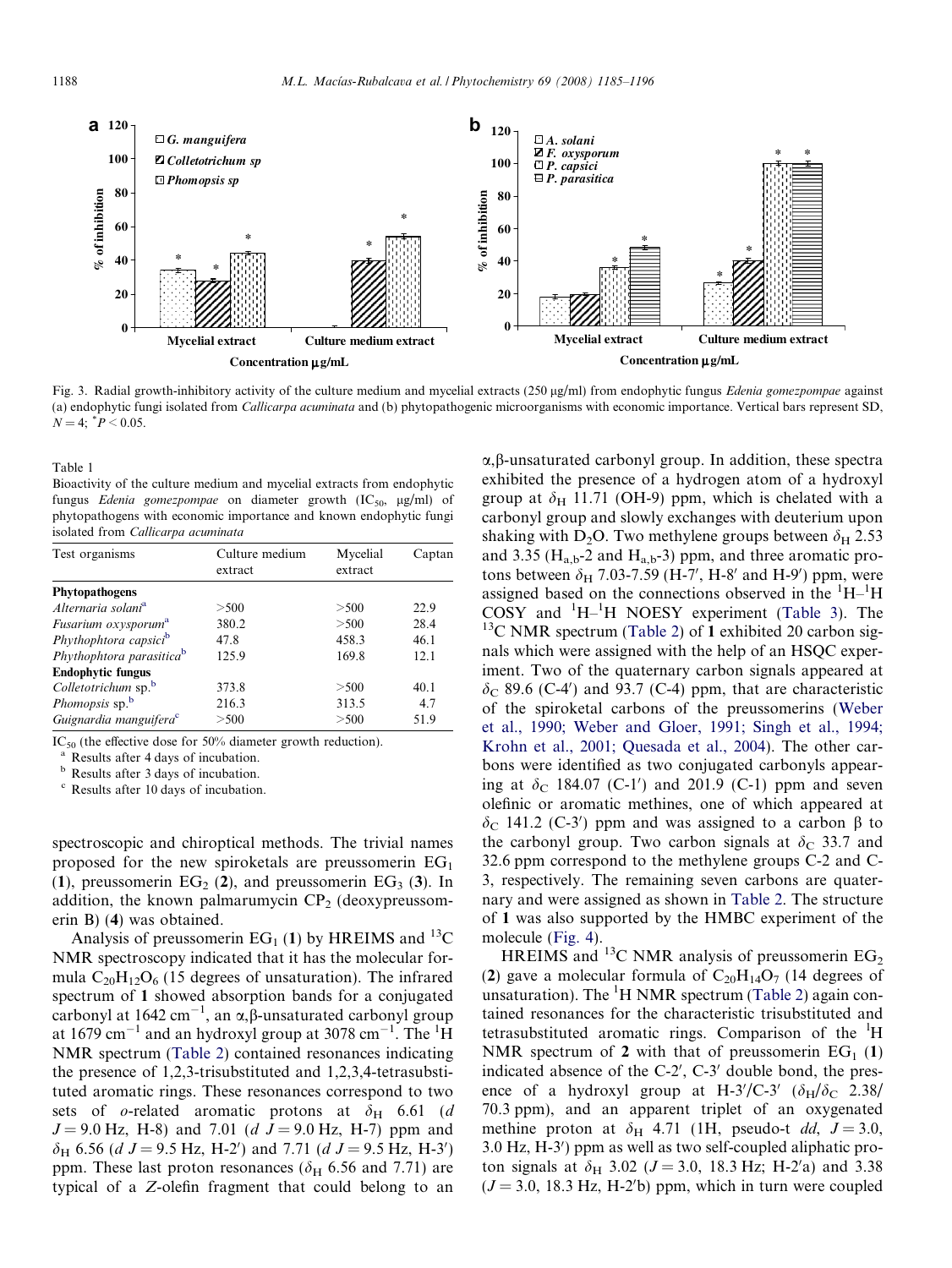<span id="page-4-0"></span>Table 2 <sup>1</sup>H and <sup>13</sup>C NMR spectroscopic data for preussomerins EG<sub>1</sub>, EG<sub>2</sub> and EG<sub>3</sub> isolated from *Edenia gomezpompae*<sup>a,b</sup>

| Position       | Preussomerin $EG_1(1)$   |                                       | Preussomerin EG <sub>2</sub> (2) |                                        | Preussomerin $EG3(3)$ |                                        |
|----------------|--------------------------|---------------------------------------|----------------------------------|----------------------------------------|-----------------------|----------------------------------------|
|                | $^{13}\mathrm{C}$ NMR    | $\mathrm{^{1}H}$ NMR                  | $^{13}$ C NMR                    | $\mathrm{^1H}$ NMR                     | $^{13} \rm C$ NMR     | <sup>1</sup> H NMR                     |
| $\mathbf{1}$   | 201.9                    |                                       | 202.0                            |                                        | 202.2                 |                                        |
| 2a             | 33.7                     | 2.90 (1H, ddd 19.0, 5.5, 2.0)         | 33.7                             | 2.91 (1H, ddd 18.8, 13.5, 5.5)         | 33.8                  | $2.90$ (1H, ddd 18.6, 5.5, 2.0)        |
| 2 <sub>b</sub> |                          | 3.35 (1H, <i>ddd</i> 19.0, 13.5, 5.5) |                                  | $3.37$ (1H, ddd 18.8, 5.5, 2.0)        |                       | 3.37 (1H, ddd 18.6, 13.5, 5.5)         |
| 3a             | 32.6                     | 2.53 (1H, ddd 13.5, 13.5, 5.5)        | 32.7                             | 2.50 (1H, <i>ddd</i> 13.5, 13.5, 5.5)  | 32.8                  | 2.50 (1H, ddd 13.5, 13.5, 5.5)         |
| 3 <sub>b</sub> |                          | $2.74$ (1H, ddd 13.5, 5.5, 2.0)       |                                  | 2.77 (1H, ddd 13.5, 5.5, 2.0)          |                       | $2.80$ (1H, <i>ddd</i> 13.5, 5.5, 2.0) |
| 4              | 93.7                     |                                       | 93.4                             |                                        | 93.2                  |                                        |
| 5              | 119.5                    |                                       | 120.1                            |                                        | 120.3                 |                                        |
| 6              | 141.4                    |                                       | 140.9                            |                                        | 140.9                 |                                        |
| 7              | 126.2                    | 7.01 (1H, $d$ 9.0)                    | 126.0                            | 7.04 (1H, $d$ 9.0)                     | 126.0                 | 7.02 $d(9.0)$                          |
| 8              | 120.7                    | 6.91 (1H, $d$ 9.0)                    | 120.9                            | 6.94 (1H, $d$ 9.0)                     | 120.7                 | 6.92 $d(9.0)$                          |
| 9              | 157.3                    |                                       | 157.5                            |                                        | 157.3                 |                                        |
| 10             | 112.6                    |                                       | 113.0                            |                                        | 113.0                 |                                        |
| $1^{\prime}$   | 184.1                    |                                       | 193.6                            |                                        | 193.7                 |                                        |
| 2a'            | 133.3                    | 6.56 (1H, $d$ 9.5)                    | 41.3                             | 3.02 (1H, $dd$ 3.0, 18.3)              | 40.4                  | 3.08 (1H, $dd$ 3.0, 18.0)              |
| 2b'            |                          |                                       |                                  | 3.38 (1H, $dd$ 3.0, 18.3)              |                       | 3.39 (1H, $dd$ 3.0, 18.0)              |
| 3'             | 141.2                    | $7.17$ (1H, $d$ 9.5)                  | 70.3                             | 4.71 (1H, pseudo <i>t dd</i> 3.0, 3.0) | 79.3                  | 4.27 (1H, pseudo t $dd$ 3.0, 3.0)      |
| $4^{\prime}$   | 89.6                     |                                       | 94.0                             |                                        | 94.4                  |                                        |
| $5^{\prime}$   | 120.6                    |                                       | 119.3                            |                                        | 119.9                 |                                        |
| $6^{\prime}$   | 149.5                    |                                       | 150.8                            |                                        | 150.6                 |                                        |
| 7'             | 120.4                    | $7.59$ (1H, dd $7.5$ , 1.0)           | 121.5                            | 7.09 (1H, $dd$ 8.0,1.0)                | 121.6                 | 7.08 (1H, $dd$ 8.0,1.0)                |
| 8'             | 130.8                    | $7.38$ (1H, dd 8.0, 7.5)              | 131.1                            | 7.41 (1H, $dd$ 8.0, 8.0)               | 130.9                 | $7.38$ (1H, dd 8.0, 8.0)               |
| 9'             | 120.6                    | $7.03$ (1H, dd 8.0, 1.0)              | 120.4                            | 7.66 (1H, $dd$ 8.0, 1.0)               | 120.3                 | 7.63 (1H, $dd$ 8.0, 1.0)               |
| 10'            | 130.4                    |                                       | 130.8                            |                                        | 130.9                 |                                        |
| $OH-3'$        |                          |                                       |                                  | $2.38$ (1H, sa)                        |                       |                                        |
| OH-9           | $\overline{\phantom{0}}$ | 11.71 (1H, $s$ )                      |                                  | 11.71 $(1H, s)$                        |                       | 11.71 $(H, s)$                         |
| $CH3O-3'$      |                          |                                       |                                  |                                        | 59.2                  | 3.51(3H, s)                            |

 $a<sup>1</sup>H$  and  $13C$  NMR spectra were acquired in CDCl<sub>3</sub> at 500 and 125 MHz, respectively; TMS was used as internal standard; chemical shifts are shown in the  $\delta$  scale with J values (Hz) in parentheses.

<sup>b</sup> Assignments are based on DEPT, HMBC, HSQC, <sup>1</sup>H<sup>-1</sup>H COSY and <sup>1</sup>H<sup>-1</sup>H NOESY experiments, and chemical shift values.

to the methine proton and correlated with a hydroxyl group in NOESY spectra ([Table 3](#page-5-0)).

The  $\alpha$  configuration was assigned to the stereogenic center at C-3' based on the following observation. The small coupling constant of  $3.0$  and  $3.0$  Hz between H-3<sup> $\prime$ </sup> and two methylene protons H-2a' and H-2b' in the  ${}^{1}H$  NMR spectrum of preussomerin  $E_2$  suggests that H-3<sup> $\prime$ </sup> must be placed in the pseudo-equatorial position and thus the hydroxyl group must be placed in a pseudo-axial position of the pseudochair ring conformation. [\(Weber and Gloer,](#page-11-0) [1991; Singh et al., 1994; Soman et al., 1999; Seephonkai](#page-11-0) [et al., 2002](#page-11-0)). This observation was strongly supported by application of chiroptical methods for the assignment of the absolute configuration. This method was previously applied successfully to elucidate the absolute configurations of several palmarumycins and preussomerins. The preussomerins are ideal substrates for this kind of determination since they are conformationally very rigid molecules, fixed by their bisspiro structure ([Bringmann et al.,](#page-10-0) [1997; Krohn et al., 1997a,b, 2001](#page-10-0)). The CD spectrum of preussomerin EG<sub>2</sub> (2) showed a negative  $n \to \pi^*$  Cotton effect around 334 and 218 nm, supporting the depicted  $3'R$  absolute configuration [\(Krohn et al., 2001\)](#page-10-0).

Preussomerin  $EG_3$  (3) gave a molecular formula  $C_{21}H_{16}O_7$  (14 degrees of unsaturation) as deduced from HREIMS in agreement with the number of resonances for carbon and hydrogen atoms, detected in the NMR spectra. In fact, the  ${}^{1}H$  NMR and  ${}^{13}C$  NMR spectrum of preussomerin  $EG_3(3)$  are almost identical to that of preussomerin  $EG_2$  (2), except for the absence of free hydroxyl group at C-3' and the presence of a methoxy group at  $\delta_H$ 3.51 ppm. Analysis of HMBC data, chemical shifts, and <sup>1</sup>H NMR *J* values verified the structure of 3 as a  $3'-O$ methyl analogue of preussomerin  $EG_2$  (2). The data of the  ${}^{1}H$  and  ${}^{13}C$  NMR spectra, together with the correlations resulting from the  ${}^{1}\text{H}{}^{-1}\text{H}$  NOESY and HMBC experiments, are listed in Tables 2 and 3. Once more, the absolute stereochemistry at  $C-3'$  was assigned based on the negative Cotton effect at 334 nm in the CD spectrum. Consequently, the configuration at  $C-3'$  was established as R [\(Krohn et al., 2001\)](#page-10-0).

The new preussomerins 1, 2, and 3 differ from other known natural preussomerins by the missing epoxide in position 2 and 3 ([Singh et al., 1994; Soman et al., 1999; See](#page-11-0)[phonkai et al., 2002](#page-11-0)). The spectral properties of the known palmarumycin CP<sub>2</sub> (4), including IR, <sup>1</sup>H NMR, and <sup>13</sup>C NMR spectroscopic data, were identical to those previously described in the literature ([Krohn et al., 1994a,b;](#page-10-0) [Singh et al., 1994; Ragot et al., 1999; Barrett et al.,](#page-10-0) [2002](#page-10-0)). X-ray data of palmarumycin  $CP_2$  (4) were not published previously; therefore, we are describing X-ray data of this compound in the present study. The structure and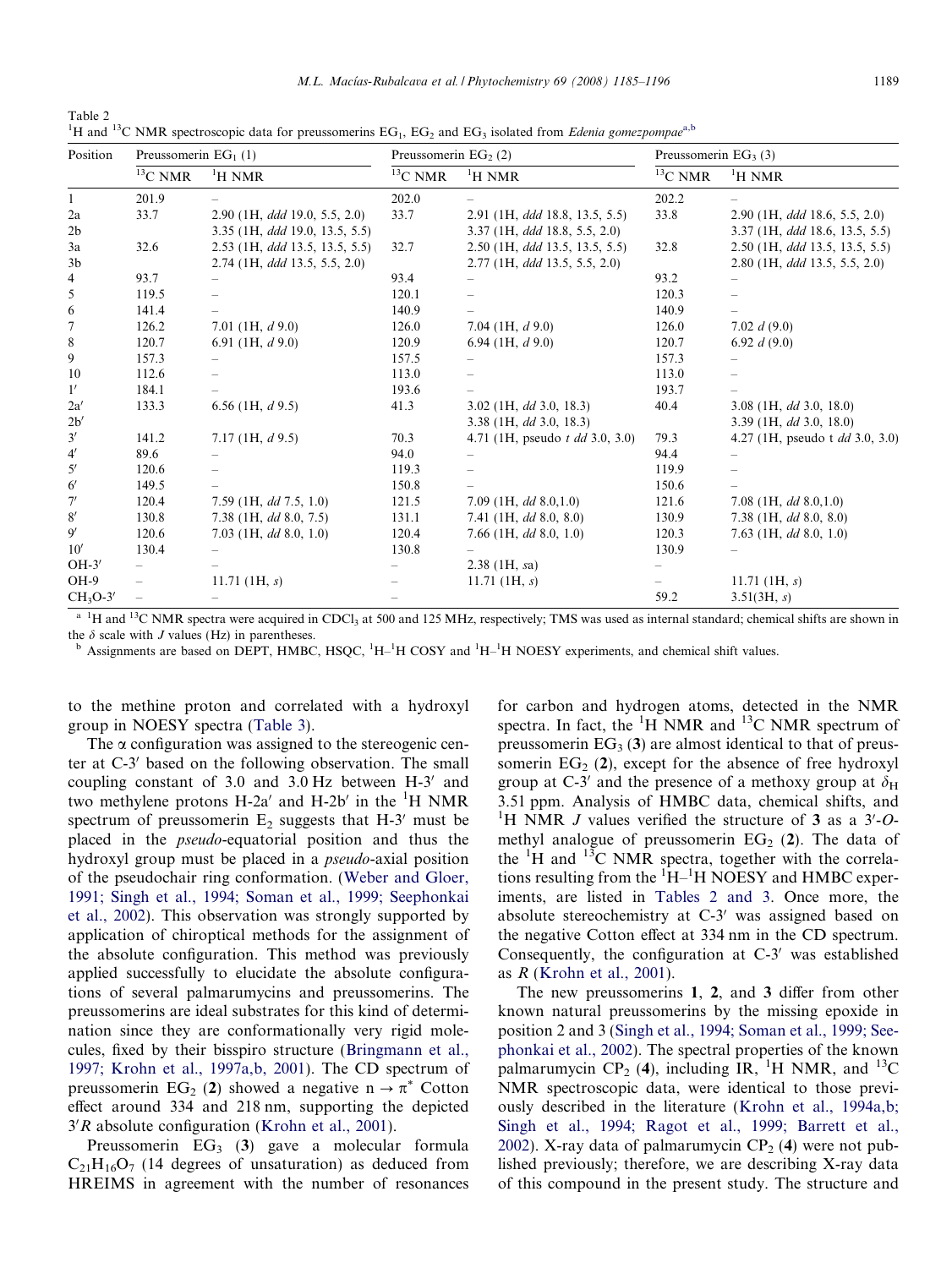<span id="page-5-0"></span>Table 3

| HMBC and NOESY spectroscopic data for Preussomerins $EG_1$ , $EG_2$ and $EG_3$ isolated from <i>Edenia gomezpompae</i> <sup>a</sup> |                          |                    |                                  |                    |                                    |                            |
|-------------------------------------------------------------------------------------------------------------------------------------|--------------------------|--------------------|----------------------------------|--------------------|------------------------------------|----------------------------|
| Position                                                                                                                            | Preussomerin $EG1(1)$    |                    | Preussomerin EG <sub>2</sub> (2) |                    | Preussomerin EG <sub>3</sub> $(3)$ |                            |
|                                                                                                                                     | HMBC $(C \rightarrow H)$ | <b>NOESY</b>       | HMBC $(C \rightarrow H)$         | <b>NOESY</b>       | HMBC $(C \rightarrow H)$           | <b>NOESY</b>               |
|                                                                                                                                     | 2a, 2b, 3a, 3b, 8        |                    | 2a, 2b, 3a, 3b, 8                |                    | 2a, 2b, 3a, 3b, 8                  |                            |
| $\overline{c}$                                                                                                                      | 3a, 3b                   | 2b, 3a, 3b         | $3a$ , $3b$                      | $2b$ , $3a$ , $3b$ | $3a$ , $3b$                        | $2b$ , $3a$ , $3b$         |
|                                                                                                                                     |                          | 2a, 3a, 3b         |                                  | 2a, 3a, 3b         |                                    | 2a, 3a, 3b                 |
| 3                                                                                                                                   | $2a$ , $2b$              | $2a$ , $2b$ , $3b$ | $2a$ , $2b$                      | 2a, 2b, 3b         | $2a$ , $2b$                        | 2a, 2b, 3b                 |
|                                                                                                                                     |                          | 2a, 2b, 3a         |                                  | $2a$ , $2b$ , $3a$ |                                    | 2a, 2b, 3a                 |
| 4                                                                                                                                   | 2a, 2b, 3a, 3b, 7        |                    | 2a, 2b, 3a, 3b, 7                |                    | 2a, 2b, 3a, 3b, 7                  |                            |
| 5                                                                                                                                   | 3a, 3b, 7, 8             |                    | 3a, 3b, 7, 8                     |                    | 3b, 7, 8                           |                            |
| 6                                                                                                                                   | 3b, 7, 8                 |                    | 3b, 7, 8                         |                    | 3b, 7, 8                           |                            |
| 7                                                                                                                                   | OH-9                     | 8, OH-9            | 8, OH-9                          | 8                  | 8, OH-9                            | 8                          |
| 8                                                                                                                                   | 7, OH-9                  | 7, OH-9            | 7, OH-9                          | 7, OH-9            | 7, OH-9                            | 7, OH-9                    |
| 9                                                                                                                                   | 7, 8, OH-9               |                    | 7, 8, OH-9                       |                    | 7, 8                               |                            |
| 10                                                                                                                                  | 2a, 7, 8, O H-9          |                    | 2a, 7, 8, OH-9                   |                    | 2a, 7, 8, O H-9                    |                            |
| 1'                                                                                                                                  | 2', 3', 7', 8'           |                    | 2a', 2b', 3', 8', 9'             |                    | 2a', 2b', 3', 8', 9'               |                            |
| $2^{\prime}$                                                                                                                        |                          | 3'                 |                                  | 2b', 3'            |                                    | 2b', 3'                    |
|                                                                                                                                     |                          |                    |                                  | 2a', 3'            |                                    | 2a', 3'                    |
| 3'                                                                                                                                  |                          | $2^{\prime}$       | 2a', 2b',                        | $2a', 2b', OH-3$   | $2a', 2b', CH_3O-3'$               | $2a'$ , $2b'$ , $CH_3O-3'$ |
| $4^{\prime}$                                                                                                                        | 2', 3', 7', 9'           |                    | 2a', 3', 7', 9'                  |                    | 2a', 3', 7', 9'                    |                            |
| $5^{\prime}$                                                                                                                        | 3', 7', 8', 9'           |                    | 3', 7', 8', 9'                   |                    | 3', 7', 8', 9'                     |                            |
| $6^{\prime}$                                                                                                                        | 3a, 3', 7', 8', 9'       |                    | 3a,7', 8', 9'                    |                    | 3a,7', 8', 9'                      |                            |
| 7'                                                                                                                                  | 8', 9'                   | 8', 9'             | 8', 9'                           | 8'                 | 8', 9'                             | 8'                         |
| 8'                                                                                                                                  | 7'9'                     | 7', 9'             | $7'$ 9'                          | 7', 9'             | 7', 9'                             | 7', 9'                     |
| 9'                                                                                                                                  | 2', 7', 8'               | 8', 7'             | 7' 8'                            | 8', 7'             | $7', 8', OH-9$                     | 8', 7'                     |
| 10'                                                                                                                                 | $2', 8'$ 9'              |                    | $2a', 7', 8'$ 9'                 |                    | $2a', 7', 8'$ 9'                   |                            |
| $OH-3'$                                                                                                                             |                          |                    |                                  | 2a', 2b', 3'       |                                    |                            |
| OH-9                                                                                                                                |                          | 8                  |                                  | 8                  |                                    | 8                          |
| $CH3O-3'$                                                                                                                           |                          |                    |                                  |                    | $2b'$ , $CH_3O-3'$                 |                            |

HMBC and NOESY spectra were acquired in CDCl<sub>3</sub> at 500 MHz; TMS was used as internal standard; chemical shifts are shown in the  $\delta$  scale.



Fig. 4. Key  ${}^{13}C^{-1}H$  long range correlations observed in HMBC spectra for preussomerin  $EG<sub>1</sub>(1)$ .

relative configuration were confirmed by single crystal diffraction. An ORTEP drawing is displayed in [Fig. 5](#page-6-0).

The natural compounds 1–4 and their derivatives (1a and 1b) were tested for their bioactivity against the two phytopathogenic fungi (F. oxysporum and A. solani), and the phytopathogenic fungoid oomycetes P. parasitica and P. capsici. Compound 1 and its derivatives were tested on the three endophytic fungi (Colletotrichum sp., Phomopsis sp., and G. manguifera). The results of these bioassays are shown in [Figs. 6 and 7.](#page-6-0) Preussomerins 1– 3 exhibited significant inhibitory activity against all phytopathogenic fungi at  $100 \mu g/ml$ . In contrast, palmaru-

mycin  $CP_2$  (4) did not show significant antifungal activity. It is possible to see a continuum between the potency for growth inhibition for compounds 1–4 [\(Fig. 6\)](#page-6-0). Preussomerin  $EG_1$  (1) exhibited the strongest bioactivity causing complete growth inhibition of P. parasitica, P. capsici and F. oxysporum. A. solani was not inhibited by 1; however, compounds 2 and 3 inhibited its growth significantly [\(Fig. 6](#page-6-0)). The  $IC_{50}$  values of the isolated compounds on the radial growth of phytopathogenic test microorganisms show that compounds 1–3 reduced the diameter growth of all target species in a concentration-dependent manner. Preussomerin  $EG<sub>1</sub>$  (1) was shown to be more active than the commercial fungicide Captan<sup>®</sup> on the growth of *P. capsici* [\(Table 4](#page-6-0)).

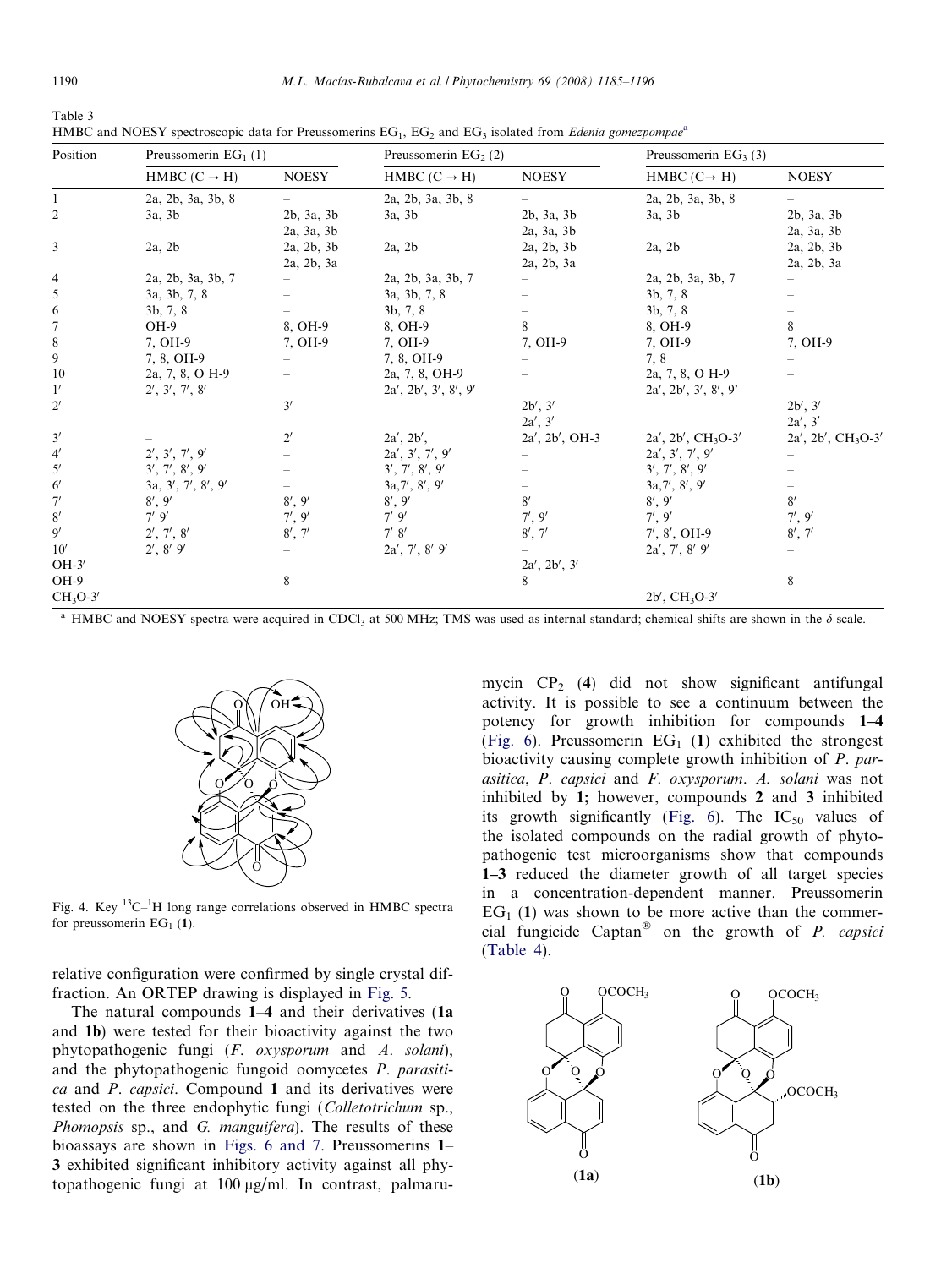<span id="page-6-0"></span>

Fig. 5. ORTEP drawing of palmarumycin  $CP_2$  (4).



Fig. 6. Diameter growth-inhibitory activity of the isolated compounds (100 µg/ml) from endophytic fungus Edenia gomezpompae against phytopathogens A. solani, F. oxysporum, P. parasitica and P. capsici. Vertical bars represent SD,  $N = 4$ ;  ${}^{*}P < 0.05$ .

Table 4

Bioactivity of the isolated compounds from endophytic fungus Edenia gomezpompae on the diameter growth (IC<sub>50</sub>, M) of Alternaria solani, Fusarium oxysporum, Phythophtora parasitica and Phythophtora capsici

| Compound | A. solani                | <i>F.</i> oxysporum      | P. parasitica                     | P. capsici               |  |
|----------|--------------------------|--------------------------|-----------------------------------|--------------------------|--|
|          | $>5.75 \times 10^{-4}$ M | $1.45 \times 10^{-4}$ M  | 57.71 $\times$ 10 <sup>-5</sup> M | $5.61 \times 10^{-5}$ M  |  |
|          | $>5.46 \times 10^{-4}$ M | $3.11 \times 10^{-4}$ M  | $1.58 \times 10^{-4}$ M           | $2.14 \times 10^{-4}$ M  |  |
|          | $>5.26 \times 10^{-4}$ M | $4.47 \times 10^{-4}$ M  | $1.95 \times 10^{-4}$ M           | $>5.26\times10^{-4}$ M   |  |
|          | $>6.29 \times 10^{-4}$ M | $>6.29 \times 10^{-4}$ M | $>6.29 \times 10^{-4}$ M          | $>6.29 \times 10^{-4}$ M |  |
| Captan   | $7.62 \times 10^{-5}$ M  | $4.46 \times 10^{-5}$ M  | $4.04 \times 10^{-5}$ M           | $1.53 \times 10^{-4}$ M  |  |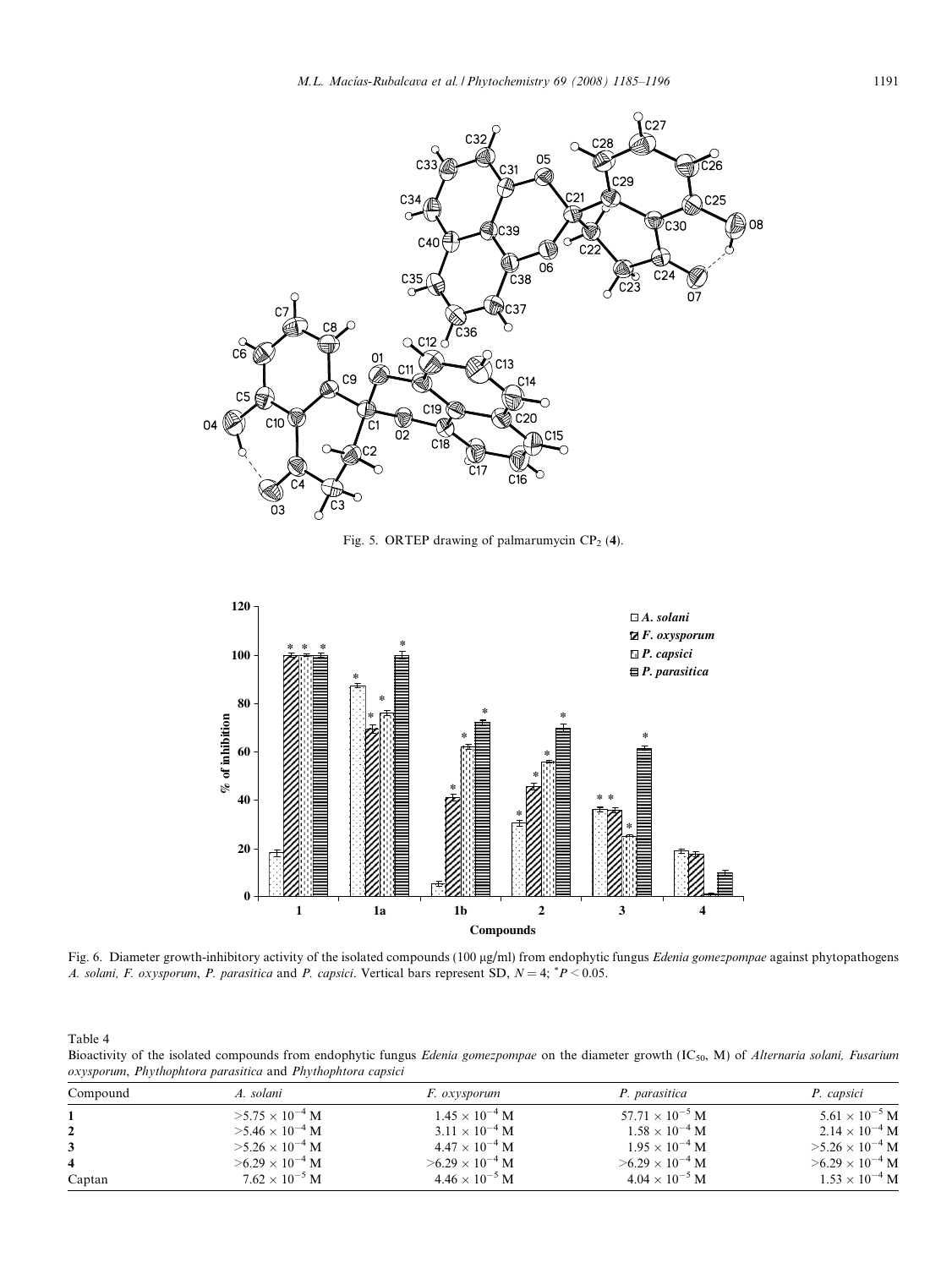

Fig. 7. Radial growth-inhibitory activity of preussomerin  $EG_1$  (1) and semi-synthetic derivatives 1a and 1b (100  $\mu$ g/ml) against the endophytic fungi Colletotrichum sp., Phomopsis sp., and Guignardia manguifera isolated from *C. acuminata*. Vertical bars represent SD,  $N = 4$ ;  $P < 0.05$ .

Considering that preussomerin  $EG_1$  (1) was the most abundant natural product isolated from the mycelial extract (3.4 mg/l of culture medium) and it displayed the highest antifungal activity on almost all the fungi tested, we semi-synthesized two acetylated derivatives of preussomerin  $EG_1(1)$ . Treatment of preussomerin  $EG_1(1)$  with  $Ac_2O/p$ yridine afforded a monoacetylpreussomerin (1a) and a diacetylated product (1b). Diacetylpreussomerin 1b was obtained by addition of acetate in a Michael addition to the enone system of 1. Monoacetylpreussomerin (1a) significantly inhibited the four phytopathogens ([Fig. 6\)](#page-6-0). Diacetylpreussomerin  $EG_1$  (1b) significantly inhibited F. oxysporum, P. capsici, and P. parasitica but did not inhibit A. solani. Results of bioassays of compound 1 and its two derivatives against endophytic fungi (Fig. 7) showed that the three compounds  $(100 \mu g/ml)$  significantly inhibited the mycelial growth of the three endophytic fungi, however Colletotrichum sp. was the most inhibited (100%).

# 3. Concluding remarks

Considering the results, some structure–activity relationships within this class of antifungal agents were established. When comparing the chemical structure of the preussomerin  $EG_1$  (1) with 2 and 3 and the acetylated derivatives 1a and 1b, the presence of the  $C-2'$ ,  $C-3'$  double bond is evident in the most bioactive compounds (1 and 1a). The absence of this double bond in compounds 2, 3, and 1b possibly determined a less inhibitory effect. This observation indicates that the presence of a hydroxyl (2), methoxy  $(3)$ , and acetyl groups  $(1b)$  at C-3' possibly diminished the bioactivity. On the other hand, a positive effect of a hydroxyl group at C-9 was evident by comparing the activities of 1 and 1a. Both compounds differ by the presence of the OH-9 or OCOCH<sub>3</sub>-9, respectively. In conclusion, the structure–activity relationship reveals that the

hydroxyl group at  $C$ -9 and the presence of the  $C$ -2',  $C$ -3' double bond are possibly responsible for the higher bioactivity of 1.

Little biology is known regarding endophytes in tropical forest trees, where their abundance and diversity are thought to be greatest. [Arnold et al. \(2001\)](#page-10-0) explored the occurrence of endophytes in a broad diversity of woody, angiospermous taxa in a lowland, moist tropical forest in central Panama. Fungal endophytes were found in every plant species examined and appear to be important, but largely immeasurable components of fungal biodiversity. [Schulz et al. \(1999\) and Schulz and Boyle \(2005\)](#page-11-0) mentioned that there are no neutral interactions, but rather that endophyte-host interactions involve a balance of antagonisms, irrespective of the plant organ infected. There is always at least a degree of virulence on the part of the fungus, which enables infection of the host, whereas defense by the plant host limits colonization by fungal invaders and development of disease. It is also hypothesized that the endophytes, in contrast to known phytopathogens, generally have far greater phenotypic plasticity with regard to infection, local but also extensive colonization, latency, virulence, pathogenicity and (or) saprophytism. This phenotypic plasticity is suggested to be a motor of evolution.

The present study contributes to the knowledge of endophytic fungi of C. acuminata, a Verbenaceous shrub species from the low and medium tropical forest of Yucatan peninsula. E. gomezpompae has never been chemically explored, and this is the first report on bioactive compounds from this fungus. Results on bioactivity of the spiroketal type compounds that it produces lead us to hypothesize that they could be involved in the antagonic balance between plant and fungi defenses.

Further studies on endophytic fungi in plant communities of this zone will contribute valuable information on the endophytic fungal species associated with rich plant diversity in natural conditions. New species of fungi are likely to be discovered, and bioprospecting studies on these fungi may allow us to discover new natural products or allelochemicals with agrochemical and pharmacological potential.

#### 4. Experimental

#### 4.1. General experimental procedures

Melting points were measured in a Fisher–Johns apparatus and are uncorrected. The IR spectra were obtained using KBr disks on a Perkin–Elmer 599-B spectrophotometer. UV spectra were obtained on a Shimadzu 160 UV spectrometer in MeOH solution. CD spectra were performed on a JASCO 720 spectropolarimeter at 25  $\degree$ C in MeOH solution. Optical rotations were taken on a JASCO DIP 360 polarimeter. NMR spectra including COSY spectra, NOESY, HMBC and HMQC experiments were recorded on a Bruker DMX500, in CDCl<sub>3</sub>, either at 500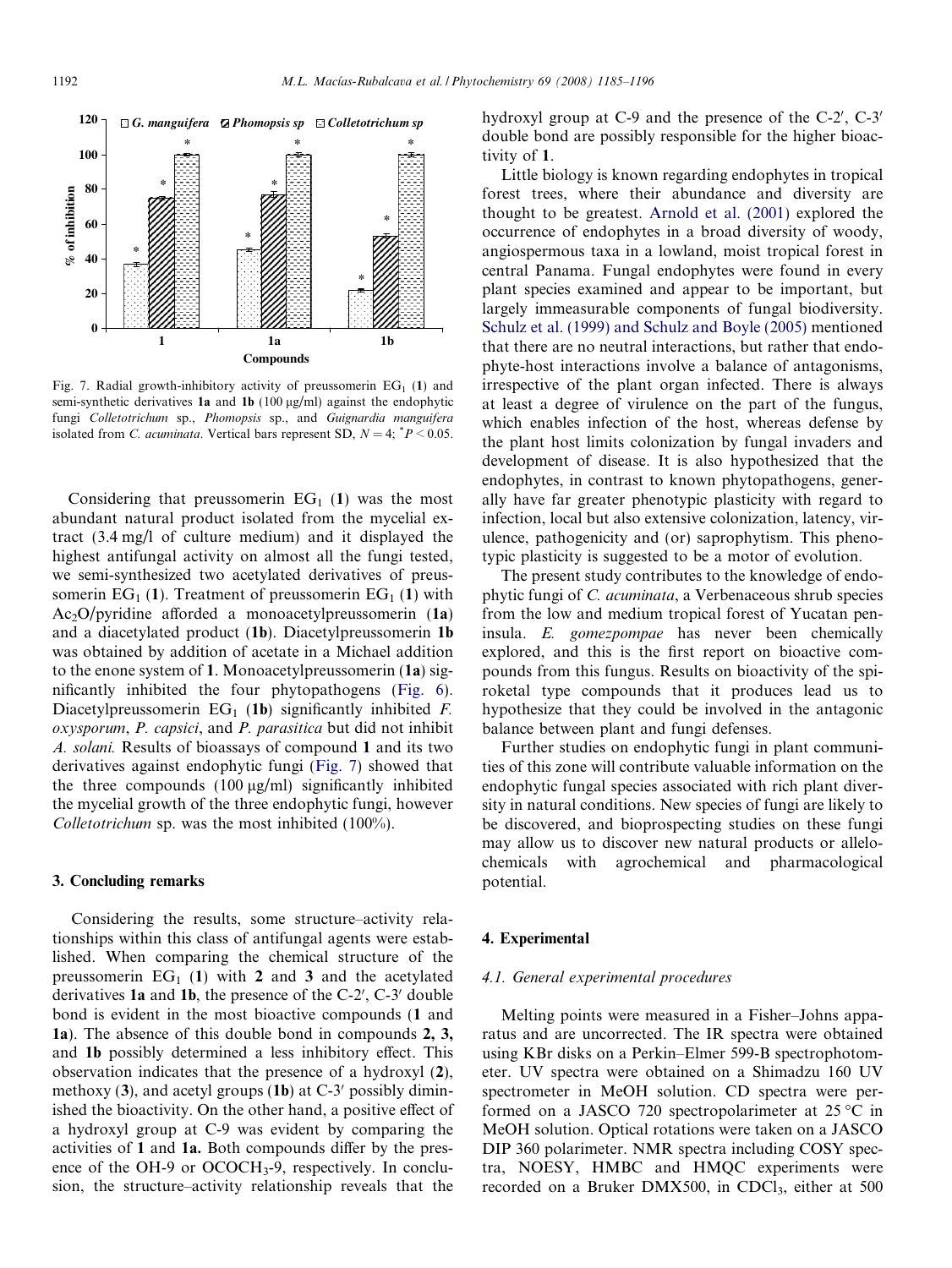$(^{1}H)$  or 125 ( $^{13}C$ ) MHz, using tetramethylsilane (TMS) as an internal standard. EI mass spectra were performed using a Hewlet-Packard 5890 mass spectrometer. X-ray analysis of compound 4 was accomplished on a Siemens P4/PC diffractometer equipped with graphite-monochromated radiation. Open column chromatography (CC): silica gel 60 (70– 230 mesh, Merck). Analytical and preparative TLC were performed on pre-coated silica gel 60  $F_{254}$  plates (Merck).

# 4.2. Fungal material

The newly discovered fungus E. gomezpompae was isolated from surface sterilized (Rodríguez, 1994) leaves of C. acuminata (Verbenaceae) collected at the Ecological Reserve El Eden, Quintana Roo, Mexico in May 2002. A specimen of the plant was deposited in the University of California, Riverside Herbarium (2641. L.M. Ortega-Torres). Cultures of the fungus have been preserved lyophilized in  $N<sub>2</sub>$ . Subcultures were obtained in several culture media, such as PDA, V8 agar, and others. Dried cultures of this fungus have been deposited in the J.H. Miller Mycological Herbarium (GAM) of the University of Georgia and in the fungi collection of Herbario Nacional de México (MEXU), UNAM, under the accession numbers GAM 16175 and MEXU 25346, respectively.

# 4.3. Antagonism bioassays with E. gomezpompae against endophytic fungi and some phytopathogenic microorganisms

Antagonism bioassays were performed against three endophytic fungi that were also isolated from C. acuminata (Colletotrichum sp., Phomopsis sp., and G. manguifera) and four economically important phytopathogenic microorganisms, two phytopathogenic fungi (Eumycota): Fusarium oxysporum and Alternaria solani, and two phytopathogenic fungus-like organisms (Oomycota): Phythophtora parasitica and Phythophtora capsici. Nowadays, these fungoids oomycetes are classified within the phylum Heterokontophyta (class Oomycota) which are primarily algae). The bioassays were performed in 9 cm Petri dishes with PDA medium. Because E. gomezpompae grows very slowly, inoculum  $(5 \text{ mm}^3 \text{ agar plug})$  was placed one side of the dish and grown for 15 days at 28  $\degree$ C and a photoperiod of 12:12 with natural light before the antagonism test. Inoculum of the respective test fungus then was added to the other side of the dish. The dish was sealed with  $Param^{\otimes}$  and incubation was continued under the same conditions. Four replicate dishes were used for each antagonism bioassay. Controls consisted of each fungus growing individually under the same conditions. Results of the antagonism tests were observed at different times of incubation, depending on the growth rate of the test microorganism; A. solani and F. oxysporum after 4 days of incubation; P. capsici, P. parasitica, Colletotrichum sp. and Phomopsissp. after 38 days of incubation; and G. manguifera after 10 days of incubation. The development of both microorganisms growing together was compared with the respective controls.

# 4.4. Cultivation

Fresh mycelium grown on potato-dextrose agar (PDA) ([Hanlin and Ulloa, 1988\)](#page-10-0) medium at  $28\text{ °C}$  for 15 days was inoculated into one 1000 ml Erlenmeyer flasks containing 500 ml potato-dextrose (PD) broth. After 15 days of incubation at 28  $\degree$ C on rotary shaker at 200 rpm, this culture was transferred as inoculum into fermentation equipment. Fermentation was done on a 301 scale (PD medium) in three M19-1400 fermenters, New Brunswick scientific Co., Edison, NJ, USA). The fungus was grown at 28 °C for 3 weeks with stirring at 200 rpm and an aeration rate of 5 l/min.

# 4.5. Extraction and isolation of allelochemicals from E. gomezpompae

At the end of fermentation, the culture medium was separated from the mycelium by filtration. The culture medium (27 l) was concentrated at room temperature and high vacuum to 31 and was extracted three times with 31 of  $CH_2Cl_2$  and then three times with 31 of EtOAc. Both organic phases were combined and filtered over anhydrous  $Na<sub>2</sub>SO<sub>4</sub>$ , and concentrated *in vacuo* to give a reddish solid (830 mg). The mycelium was extracted the same way to yield 14.25 g of a reddish solid.

The mycelial extract was subjected to silica gel CC (120 g) eluting with a gradient of *n*-hexane–CH<sub>2</sub>Cl<sub>2</sub>–MeOH mixtures of increasing polarity. From this chromatography, 175 fractions (100 ml each) were obtained. Thirteen fractions, F-I to F-XIII, were pooled according to TLC analysis. Bioactivity in the antifungal bioassay showed nine active pools: F-IV (2758 mg), F-V (239 mg), F-VI (72 mg), F-VII (86 mg), F-VIII (204 mg), F-IX (1256 mg), F-X (135 mg), F-XII (278 mg), and F-XIII (748 mg).

Active fraction F-IV, eluted with hexane–CH<sub>2</sub>Cl<sub>2</sub> (5:5), was resolved by preparative TLC (*n*-hexane–CH<sub>2</sub>Cl<sub>2</sub>; 2:8) to yield palmarumycin  $CP_2$  (4) (25.4 mg) [\(Krohn et al.,](#page-10-0) [1994a,b; Singh et al., 1994; Ragot et al., 1999; Barrett](#page-10-0) [et al., 2002](#page-10-0)). From primary fraction V (eluted with  $n$ -hexane– $CH_2Cl_2$  (3:7), spontaneously crystallized preussomerin  $EG<sub>1</sub>$  (1) (24.1 mg). Primary fraction VII (eluted with  $CH<sub>2</sub>Cl<sub>2</sub>$ ), was resolved by successive preparative TLC  $(CH_2Cl_2 \times 3)$  to yield preussomerin EG<sub>1</sub> (1) (43.9 mg). Extensive TLC (CH<sub>2</sub>Cl<sub>2</sub>–MeOH; 99.05:0.5) of fraction F-VIII eluted with CH<sub>2</sub>Cl<sub>2</sub>-MeOH (99:1) yielded palmarumycin  $EG_3$  (3) (26.4 mg). Bioactive fraction F-IX, eluted with  $CH_2Cl_2$ -MeOH (97:3) was applied to a Si gel (60 g) column eluted with a gradient of *n*-hexane–CH<sub>2</sub>Cl<sub>2</sub>  $(5:5 \rightarrow 0:10)$  and  $CH_2Cl_2-MeOH$   $(9.9:0.1 \rightarrow 9:1)$ . Eight secondary fractions were obtained (F-IX1–F-IX8). According to the bioassay, the bioactivity was concentrated in secondary fraction F-IX6. Fraction F-IX6 (426 mg), eluted with  $CH_2Cl_2$ –MeOH (99:1) was further resolved on another Si gel (40 g) column using the same elution system as for fraction F-IX to yield seven tertiary fractions (FIX6-1–FIX6-7). The activity was found in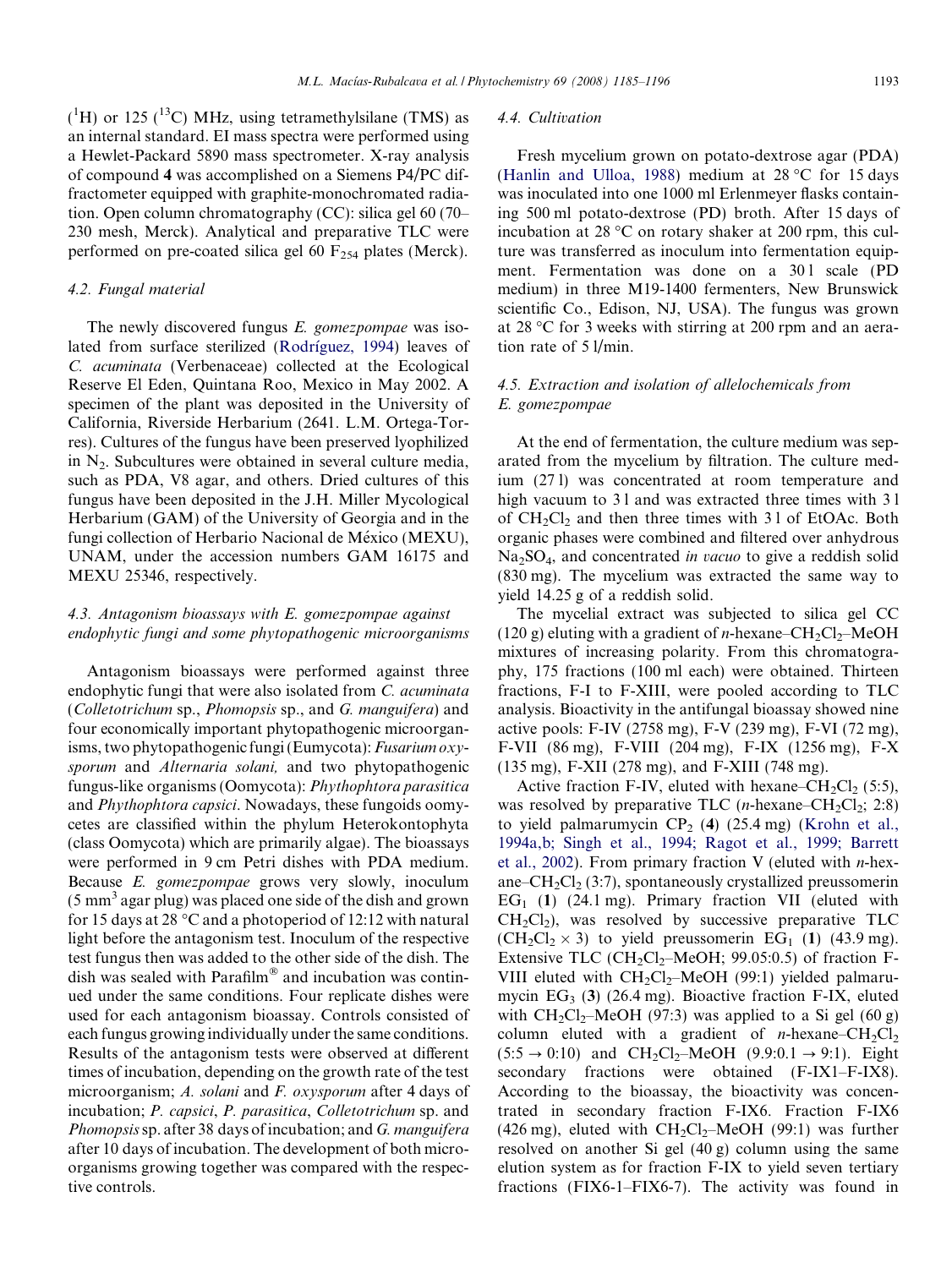tertiary fraction F-IX6-4 (77.5 mg), eluted with  $CH_2Cl_2$ . Finally, extensive TLC (CH<sub>2</sub>Cl<sub>2</sub>–MeOH;  $98:2 \times 2$ ) of fraction F-IX6-4 yielded preussomerin  $EG_2$  (2) (28.3 mg).

#### 4.6. Bioassays with phytopathogenic and endophytic fungi

Organic extracts, fractions, and isolated compounds were tested for inhibitory effects on the growth of the seven test microorganisms. The extracts (culture and mycelium) were evaluated at 75, 125, 250 and 500  $\mu$ g/ml by dilution in agar. Each treatment was added to sterile PDA  $(40 \degree C)$  before solidification of the agar in 6-cm Petri dishes. Fractions were evaluated at  $250 \mu g/ml$  and pure compounds 1–4 and 1a and 1b were evaluated using four different concentrations depending on the test microorganism. The commercial fungicide Captan<sup>®</sup> (cis-N-[(trichloromethyl)thio]4-cyclo-hexene-1,2-dicarboximide) was used as a positive control. The bioassays were performed by following a completely random design with four replicates. Inoculated plates were incubated in darkness at  $27 \text{ °C}$ . The effects of treatments were determined by measuring the diameter growth of the mycelium after 3, 4 and 10 days of incubation depending on the growth speed of the test microorganism. Two perpendicular measurements of colony diameter were taken and the mean value was calculated. Results were analyzed by ANOVA and Tukey's statistical tests [\(Mead et al., 2002](#page-11-0)).  $IC_{50}$  (inhibitory concentration for 50% diameter growth reduction) values for compound 1–3 and extracts were calculated by probit analysis based on the diameter growth of the mycelium bioassays.

#### 4.7. Spectral data of compounds

#### 4.7.1. Preussomerin  $EG_1(1)$

Yellow solid, mp 215.7 °C (decomp);  $[\alpha]_D$  –114 (CH<sub>2</sub>Cl<sub>2</sub>; c 1); UV (CH<sub>2</sub>Cl<sub>2</sub>)  $\lambda_{\text{max}}$  nm (log e) 348 (3.10), 307 (2.72), 264 (3.29), 252 (3.24), 232 (3.66); IR  $v_{\text{max}}$ (KBr) 3078, 1679, 1642, 1592, 1472, 1359, 1330, 1297, 1274, 1231 cm<sup>-1</sup>; for <sup>1</sup>H and <sup>13</sup>C NMR spectroscopic data, see [Tables 2 and 3;](#page-4-0) EIMS  $m/z$  348 [M<sup>+</sup> (81)], 303 (4), 191 (4), 175 (31), 174 (100), 173 (4), 147 (8), 146 (11), 118 (6) 75 (7); HRMS  $m/z$  348.0631 (calcd for  $C_{20}H_{12}O_6$ , 348.0633).

## 4.7.2. Preussomerin  $EG_2(2)$

Yellow crystalline needles, mp 224 °C (decomp);  $[\alpha]_D$  $-143$  (MeOH; c 1); UV (MeOH)  $\lambda_{\text{max}}$  nm (log  $\varepsilon$ ) 359 (3.10), 333 (2.94), 318 (3.04), 283 (2.63), 258 (3.66), 243 (3.49), 221 (3.95); CD (MeOH)  $\Delta \varepsilon$  (nm)  $-1.0 \times 10^6$  (219)  $-4.8 \times 10^4$  (334); IR  $v_{\text{max}}$  (KBr) 3452, 1692, 1648, 1596, 1471, 1329, 1291, 1226 cm<sup>-1</sup>; for <sup>1</sup>H and <sup>13</sup>C NMR spec-troscopic data, see [Tables 2 and 3;](#page-4-0) EIMS  $m/z$  366 [M<sup>+</sup> (100)], 348 (7), 337 (18), 323 (6), 295 (6), 282 (12), 277 (6), 266 (6), 238 (13), 192 (23), 176 (20), 175 (10), 174 (11), 163 (9), 147 (6), 91 (8), 55 (8), 18 (26); HRMS m/z 366.0737 (calcd for  $C_{20}H_{14}O_7$  366.0739).

#### 4.7.3. Preussomerin  $EG_3$  (3)

Orange solid, mp 183.6–185.6 °C; [ $\alpha$ ]<sub>D</sub> –178 (MeOH; c 1); UV (MeOH)  $\lambda_{\text{max}}$  nm (log  $\epsilon$ ) 362 (3.71), 335 (3.17), 316 (3.31), 283 (3.04), 261 (3.89), 209 (2.53); CD (CHCl3)  $\Delta \varepsilon$  (nm)  $-7.3 \times 10^4$  (334); IR  $v_{\text{max}}$  (KBr) 3375, 2929, 2856, 1739, 1696, 1651, 1598, 1471, 1412, 1361, 1332, 1289, 1262, 1228 cm<sup>-1</sup>; for <sup>1</sup>H and <sup>13</sup>C NMR spectroscopic data, see [Tables 2 and 3;](#page-4-0) EIMS  $m/z$  380 [M<sup>+</sup> (100)], 365 (10), 347 (7), 321 (7), 294 (8), 293 (10), 277 (7), 266 (8), 265 (8), 238 (23), 210 (5), 192 (6), 189 (6), 175 (14), 174 (10), 147 (4), 119 (4), 91 (6), 75 (5), 55 (6); HRMS m/z 380.0892 (calcd for  $C_{21}H_{16}O_7$ , 380.0896).

## 4.7.4. Acetylation of preussomerin  $EG<sub>1</sub>$

Preussomerin  $EG_1(1)$  (30 mg) was acetylated using Ac<sub>2</sub>O (0.5 ml) in pyridine (0.5 ml), with work up as usual. The reaction mixture was purified by TLC ( $CH_2Cl_2$ –MeOH; 99:1) to yield monoacetylate product (15 mg) and diacetylated derivative (12 mg). Monoacetylpreussomerin  $EG<sub>1</sub>$  (1a); pale yellow solid, <sup>1</sup>H NMR (CDCl<sub>3</sub>, 500 MHz) 2.37 (3H, s, OCOCH<sub>3</sub>-9), 2.56 (1H, *ddd, J* = 13.5, 13.5, 5.5 Hz, H-3a), 2.85 (1H, ddd,  $J = 19.0$ , 5.5, 2.0 Hz, H-2a), 2.73 (1H, ddd,  $J = 13.5, 5.5, 2.0$  Hz, H-3b), 3.24 (1H, ddd,  $J = 19.0, 13.5,$ 5.5 Hz, H-2b), 6.58 (1H,  $d, J = 9.5$  Hz, H-2'), 7.03 (1H,  $d,$  $J = 9.0$  Hz, H-7), 7.05 (1H, dd,  $J = 8.0$ , 1.0 Hz, H-9'), 7.08  $(1H, d, J = 9.0 \text{ Hz}, H=8)$ , 7.18  $(1H, d, J = 9.5 \text{ Hz}, H=3')$ , 7.55 (1H, dd,  $J = 8.0$ , 7.5 Hz, H-8'), 7.61 (1H, dd,  $J = 7.5$ , 1.0 Hz, H-7'); <sup>13</sup>C NMR (CDCl<sub>3</sub>, 125 MHz) 21.0 (OCOCH<sub>3</sub>-9), 32.2 (C-3), 34.1 (C-2), 89.7 (C-4'), 93.8 (C-4), 113.5 (C-10), 117.6 (C-5), 120.2 (C-5'), 120.5 (C-7'), 121.0 (C-9'), 123.0 (C-8), 126.5 (C-7), 130.0 (C-8'), 130.4 (C-10'), 133.5 (C-2'), 141.0 (C-3'), 141.2 (C-6), 147.1 (C-9), 149.5 (C-6'), 169.8 (OCOCH<sub>3</sub>-9), 184.0 (C-1'), 193.8 (C-1). Diacetylpreussomerin EG<sub>1</sub> (1b); pale yellow solid, <sup>1</sup>H NMR (CDCl<sub>3</sub>, 500 MHz) 2.26 (3H, s, OCOCH<sub>3</sub>-3'), 2.36  $(3H, s, \text{OCOCH}_3-9), 2.52$  (1H, ddd,  $J = 13.2, 13.2, 6.0$  Hz, H-3a), 2.84 (1H, ddd,  $J = 19.1$ , 6.0, 1.5 Hz, H-2a), 2.71 (1H, ddd,  $J = 13.2$ , 6.0, 1.5 Hz, H-3b), 3.04 (1 H, dd,  $J = 18.3, 3.0$  Hz, H-2a'), 3.24 (1H, ddd,  $J = 19.1, 13.2$ , 6.0 Hz, H-2b), 3.41 (1H,  $dd, J = 18.3, 3.0$  Hz, H-2b'), 5.81  $(1H, t J = 3.0 Hz, H-3', 7.03 (1H, d, J = 9.0 Hz, H-7), 7.10$  $(1H, d, J = 9.0 \text{ Hz}, H=8)$ , 7.10  $(1H, dd, J = 8.0, 1.0 \text{ Hz}, H=$ 7'), 7.11 (1H, t,  $J = 8.0$  Hz, H-8'), 7.64 (1H, dd,  $J = 8.0$ , 1.0 Hz, H-9'); <sup>13</sup>C NMR (CDCl<sub>3</sub>, 125 MHz) 20.7 (OCOCH<sub>3</sub>-3'), 20.9 (OCOCH<sub>3</sub>-9), 32.2 (C-3), 34.0 (C-2), 40.4 (C-2'), 66.8 (C-3'), 92.8 (C-4'), 93.7 (C-4), 113.7 (C-10), 117.7 (C-5), 119.5 (C-5'), 120.4 (C-9'), 121.9 (C-8'), 122.0 (C-7'), 122.8 (C-8), 126.5 (C-7), 131.2 (C-10'), 144.0 (C-6), 146.7 (C-9), 150.9 (C-6'), 168.6 (OCOCH<sub>3</sub>-3'), 169.8  $(OCOCH<sub>3</sub>-9), 193.7 (C-1'), 194.0 (C-1).$ 

# 4.8. X-ray crystallographic analysis of palmarumycin  $CP_2 (4)$

Empirical formula  $C_{20}H_{14}O_4$ ,  $Mr = 318.31$ ,  $0.40 \times$  $0.17 \times 0.14$  mm, colorless prism, from CH<sub>2</sub>Cl<sub>2</sub> triclinic,  $P\overline{1}$ (No. 2),  $a = 8.5182(6)$  A,  $b = 12.7753(8)$  A,  $c = 15.1233(10)$  A,  $\alpha = 65.4740(10)^\circ$ ,  $\beta = 79.9160(10)^\circ$ .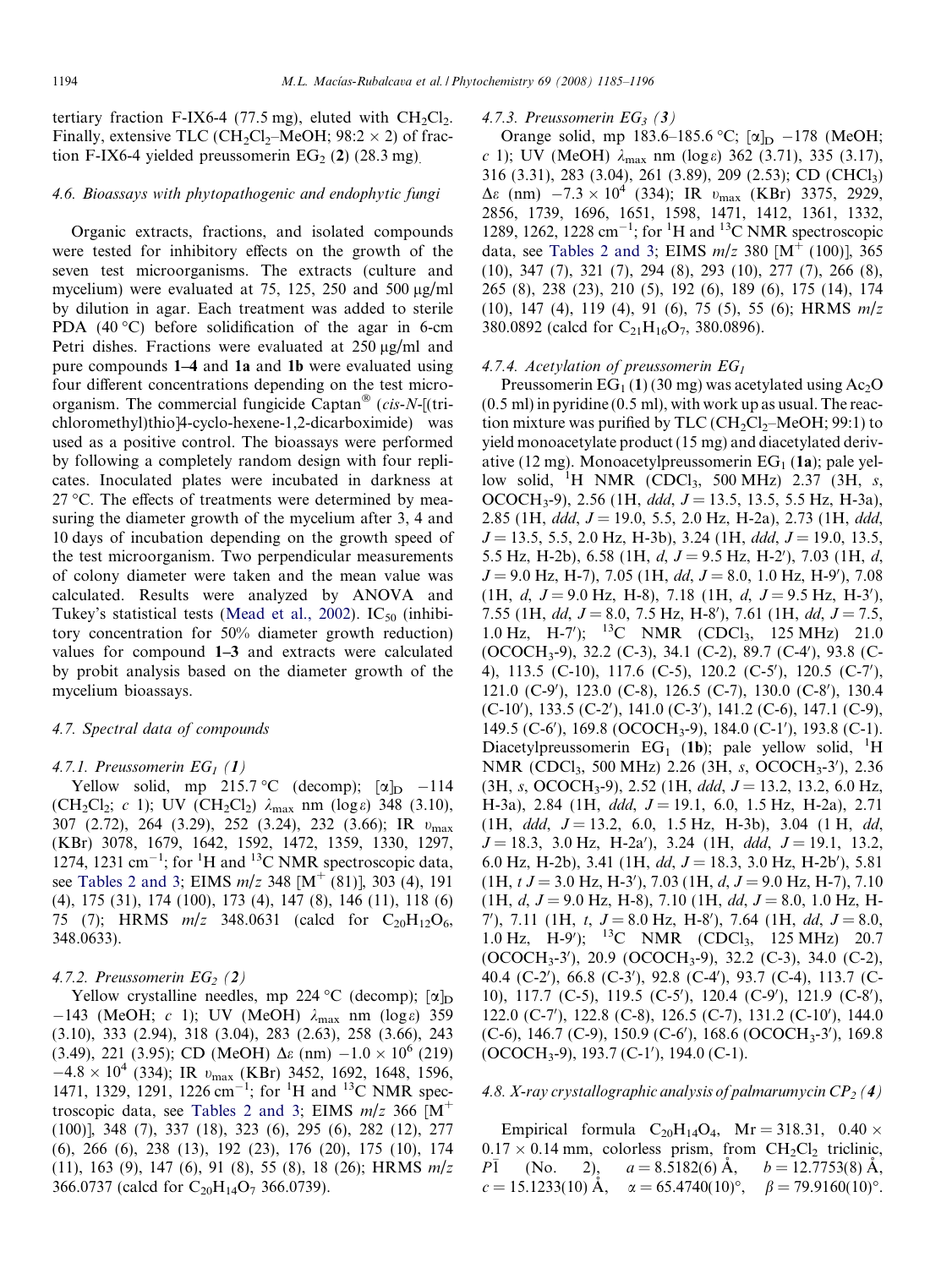<span id="page-10-0"></span> $\gamma = 86.8040(10)^\circ$ ,  $V = 1473.87(17)$  Å3,  $Z = 4$ ,  $D_{\text{cal}} =$ 1.435 Mg/m<sup>3</sup>, m $\mu = 0.100$  mm<sup>-1</sup>,  $F(000) = 664$ , Temp = 298(2) K, MoK $\alpha \lambda = 0.71073$  A, 1.50–25.00° of  $\theta$  collection, Bruker smart program APEX AXS CCD area detector, the data reduction was carried out with the SAINT program (Bruker, 2001), 12 119 reflections were collected, of which 5176 ( $R_{int} = 0.0341$ ) were independent reflections. The structure was solved and refined using full-matrix least-squares on  $F^2$  on the programs SHELXS-2006 ([Sheldrick, 1997\)](#page-11-0) and SHELXL-97 ([Sheld](#page-11-0)[rick, 1997\)](#page-11-0), respectively. The program XSHELL was used as an interface to the SHELX programs, and to prepare the figures. Two independent molecules were found in the unit cell. The final values of  $S = 0.899$ ,  $R1 = 0.0373$ ,  $wR_2 = 0.0787$ , were based on 5176 reflections observed with  $[I > 2\sigma(I)]$ , 439 parameters, the largest diff. peak and hole were 0.143 and  $-0.183$  e  $\AA^{-3}$ .

#### 5. Supplementary data

Crystallographic data have been deposited at the Cambridge Crystallographic Data Center (CCDC) (CCDC 651731).

#### Acknowledgements

This work was supported by Grant IN217603 DGAPA-UNAM. We wish to thank Dr. James J. Sims for his valuable comments and corrections to the manuscript; To Ing. Abel Blancas from Instituto de Investigaciones Biomédicas, Universidad Nacional Autónoma de México (UNAM) for his support in the fermentation of the fungus; To Luis Velasco-Ibarra, Beatriz Quiroz, Javier Pérez Flores, Rocío Patiño, Eréndira García, and Héctor Ríos from Instituto de Quı´mica, UNAM for recording MS, CD, IR, UV, NMR spectra; To Carmen Loyola for her valuable help with photos of fungi, and to Claudio Meléndez González for his help in the chemistry work.

#### References

- Anaya, A.L., Torres-Barragán, A., Hernández-Bautista, B.E., Cruz-Ortega, R., Saucedo-García, A., Flores-Carmona, M.C., Gómez-Pompa, A., 2003a. Bioprospection studies at El Eden: From plants to fungi. In: Gómez-Pompa, A., Allen, M.F., Fedick, S.L., Jiménez-Osornio, J.J. (Eds.), The Lowland Maya Area: three Millenia at the Human–Wildland Interface. Food Products Press. The Haworth Press, Inc., New York, pp. 447–460.
- Anaya, A.L., Mata, R., Sims, J., González-Coloma, A., Cruz-Ortega, R., Guadaño, A., Hernández-Bautista, B.E., Ríos, G., Gómez-Pompa, A., 2003b. Allelochemical potential of Callicarpa acuminata (Verbenaceae). Journal of Chemical Ecology 29, 2725–2740.
- Anaya, A.L., Macías-Rubalcava, M.L., Cruz-Ortega, R., García-Santana, C., Sánchez-Monterrubio, P., Hernández-Bautista, B.E., Mata, R., 2005. Allelochemicals from Stauranthus perforatus, a rutaceous tree of the Yucatan Peninsula, Mexico. Phytochemistry 66, 487–494.
- Arnold, A.E., Maynard, Z., Gilbert, G.S., 2001. Fungal endophytes in dicotyledonous neotropical trees: patterns of abundance and diversity. Mycological Research 105, 1502–1507.
- Bacon, C.W., White, J.F., 2000. Microbial Endophytes. Marcel Dekker, New York.
- Barrett, A.G.M., Blaney, F., Campbell, A.D., Hamprecht, D., Meyer, T., White, A.J.P., Witty, D., Williams, D.J., 2002. Unified route to the palmarumycin and preussomerin natural products enantioselective synthesis of  $(-)$ -preussomerin G. Journal of Organic Chemistry 67, 2735–2750.
- Bode, H.B., Walker, M., Zeeck, A., 2000. Secondary metabolites by chemical screening, 42 Cladospirones B to I from Sphaeropsidales sp F 24´707 by variation of culture conditions. European Journal of Organic Chemistry, 3185–3193.
- Bringmann, G., Busemann, S., Krohn, K., Beckmann, K., 1997. Quantumchemical calculation of CD spectra: the absolute configuration of palmarumycins  $CP_3$  and  $C_2$ . Tetrahedron 53, 1655–1664.
- Bruker, 2001. SMART and SAINT, Bruker AXS Inc., Madison, Wisconnsin, USA.
- González, M.C., Anaya, A.L., Glenn, A.E., Saucedo-García, A., Macías-Rubalcava, M.L., Hanlin, R.T., 2007. A new endophytic ascomycete from El Eden Ecological Reserve, Quintana Roo, Mexico. Mycotaxon 101, 251–260.
- Gunatilaka, A.A.L., 2006. Natural products from plant-associated microorganisms: distribution, structural diversity, bioactivity, and implications of their occurrence. Journal of Natural Products 69, 509– 526.
- Hanlin, R.T., Ulloa, M., 1988. Atlas of Introductory Mycology, second ed. Hunter Textbooks, Winston-Salem.
- Hu, H., Guo, H., Li, E., Liu, X., Zhou, Y., Che, Y., 2006. Decaspirones F-I, bioactive secondary metabolites from the saprophytic fungus Helicoma wiridis. Journal of Natural Products 69, 1672–1675.
- Jiao, P., Swenson, D.C., Gloer, J.B., Campbell, J., Shearer, C.A., 2006. Decaspirones A–E, bioactive spirodioxynaphthalenes from the freshwater aquatic fungus Decaisnella thyridioides. Journal of Natural Products 69, 1667–1671.
- Krohn, K., Michel, A., Florke, U., Aust, H.-J., Drager, S., Schulz, B., 1994a. Palmarumycins  $CP_1$ – $CP_4$  from *Coniothyrium palmarum*: isolation, structure elucidation and biological activity. Liebigs Annalen der Chemie, 1093–1097.
- Krohn, K., Michel, A., Florke, U., Aust, H.-J., Draeger, S., Schulz, B., 1994b. Palmarumycins  $C_1-C_{16}$  from *Coniothyrium sp.*: isolation, structure elucidation, and biological activity. Liebigs Annalen der Chemie, 1099–1108.
- Krohn, K., Beckmann, K., Aust, H.-J., Draeger, S., Schulz, B., Busemann, S., Bringmann, G., 1997a. Biologically active metabolites from fungi, 10 generation of the palmarumycin spiroacetal framework by oxidative cyclization of an open chain metabolite from Coniothyrium palmarum. Liebigs Annalen Recueil, 2531–2534.
- Krohn, K., Beckmann, K., Flörke, U., Aust, H.-J., Draeger, S., Schulz, B., Busemann, S., Bringmann, G., 1997b. Biologically active metabolites from fungi, 9 New palmarumycins  $CP_{4a}$  and  $CP_5$  from *Coniothyrium* palmarum: Structure elucidation, crystal structure analysis and determination of the absolute configuration by CD calculations. Tetrahedron 53, 3101–3110.
- Krohn, K., Flörke, U., John, M., Root, N., Steingrover, K., Aust, H.-J., Draeger, S., Schulz, B., Antus, S., Simonyi, M., Zsila, F., 2001. Biologically active metabolites from fungi Part 16. New preussomerins J, K and L from an endophytic fungus: structure elucidation, crystal structure analysis and determination of absolute configuration by CD calculations. Tetrahedron 57, 4343–4348.
- Krohn, K., 2003. Natural products derived from naphthalenoid precursors by oxidative dimerization. In: Herz, W., Falk, H., Kirby, G.W., Moore, R.E., Tamm, Ch. (Eds.), Progress in the Chemistry of Organic Natural Products, vol. 85. Springer, Wien, New York, pp. 1–49.
- Lazo, J.S., Tamura, K., Vogt, A., Jung, J-K., Rodriguez, S., Balachandran, R., Day, B.W., Wipf, P., 2001. Antimitotic actions of a novel